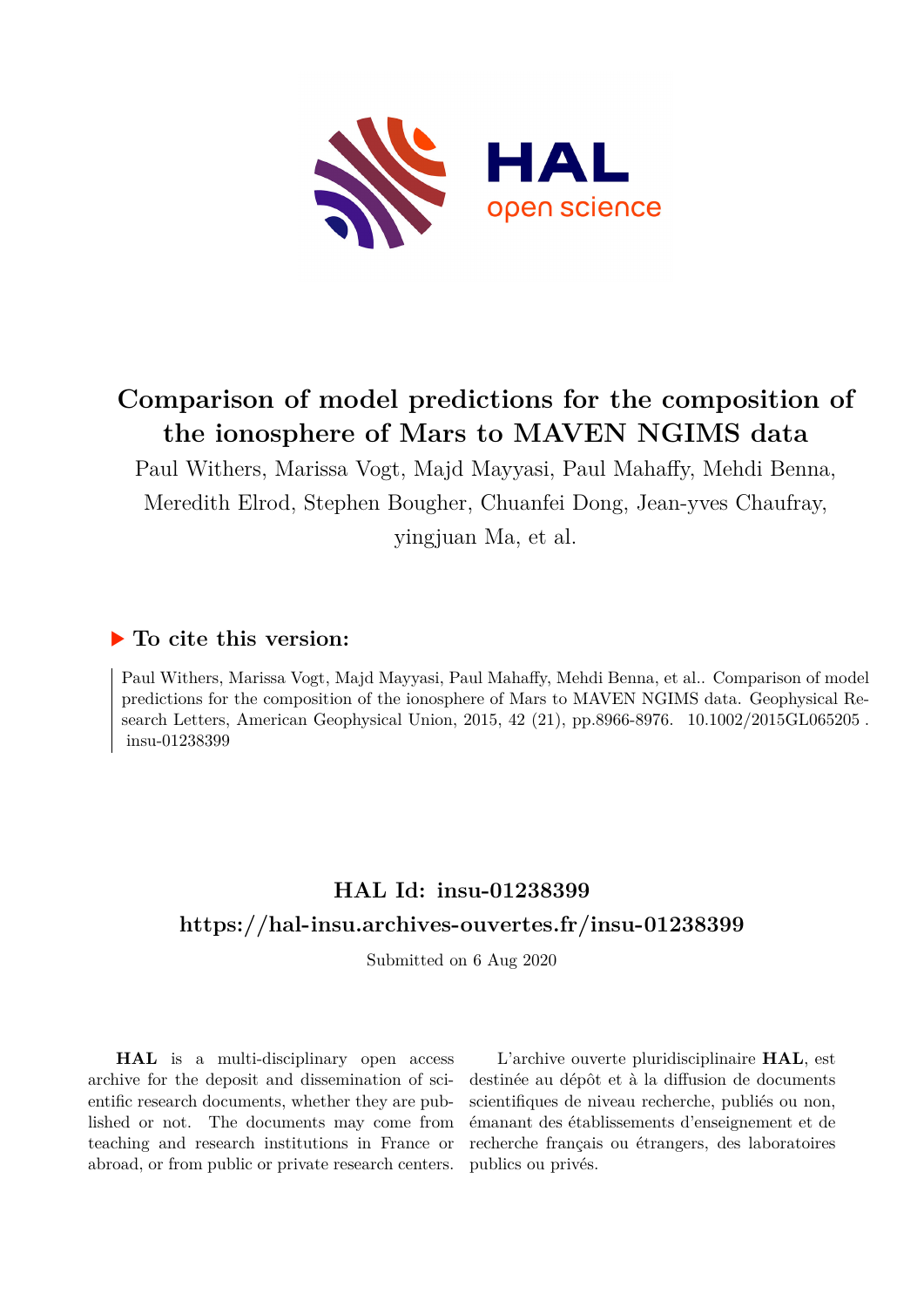# **@AGUPUBLICATIONS**

# **[Geophysical Research Letters](http://onlinelibrary.wiley.com/journal/10.1002/(ISSN)1944-8007)**

### **RESEARCH LETTER**

[10.1002/2015GL065205](http://dx.doi.org/10.1002/2015GL065205)

#### **Special Section:**

[First Results from the MAVEN](http://onlinelibrary.wiley.com/journal/10.1002/(ISSN)1944-8007/specialsection/MAVEN1/) Mission to Mars

#### **Key Points:**

- Topside composition is mixture of  $O^+$ and  $O$
- Few models predict topside composition accurately
- Most successful models simulated interactions with surrounding space environment

**Correspondence to:** P. Withers, withers@bu.edu

#### **Citation:**

Withers, P., et al. (2015), Comparison of model predictions for the composition of the ionosphere of Mars to MAVEN NGIMS data, Geophys. Res. Lett., 42, 8966–8976, doi:10.1002/2015GL065205.

Received 2 JUL 2015 Accepted 20 AUG 2015 Published online 5 NOV 2015

### **Comparison of model predictions for the composition of the ionosphere of Mars to MAVEN NGIMS data**

### Paul Withers<sup>1,2</sup>, Marissa Vogt<sup>2</sup>, Majd Mayyasi<sup>2</sup>, Paul Mahaffy<sup>3</sup>, Mehdi Benna<sup>3</sup>, Meredith Elrod<sup>3</sup>, Stephen Bougher<sup>4</sup>, Chuanfei Dong<sup>4</sup>, Jean-Yves Chaufray<sup>5</sup>, Yingjuan Ma<sup>6</sup>, and Bruce Jakosky<sup>7</sup>

<sup>1</sup> Department of Astronomy, Boston University, Boston, Massachusetts, USA, <sup>2</sup>Center for Space Physics, Boston University, Boston, Massachusetts, USA, <sup>3</sup>Planetary Environments Laboratory, NASA Goddard Space Flight Center, Greenbelt, Maryland, USA, 4Atmospheric, Oceanic and Space Sciences Department, University of Michigan, Ann Arbor, Michigan, USA, <sup>5</sup>Laboratoire Atmosphère, Milieux et Observations Spatiales, Institut Pierre-Simon Laplace, Paris, France, <sup>6</sup>Institute of Geophysics and Planetary Physics, University of California, Los Angeles, California, USA, 7Laboratory for Atmospheric and Space Physics, University of Colorado Boulder, Boulder, Colorado, USA

**Abstract** Prior to the arrival of the Mars Atmosphere and Volatile EvolutioN (MAVEN) spacecraft at Mars, the only available measurements of the composition of the planet's ionosphere were those acquired by the two Viking Landers during their atmospheric entries. Many numerical models of the composition of the ionosphere of Mars have been developed, but these have only been validated for species, altitudes, and conditions for which Viking data exist. Here we compare the ionospheric composition and structure predicted by 10 ionospheric models at solar zenith angles of 45–60∘ against ion density measurements acquired by the MAVEN Neutral Gas and Ion Mass Spectrometer (NGIMS). The most successful models included three-dimensional plasma transport driven by interactions with the surrounding space environment but had relatively simple ionospheric chemistry.

### **1. Introduction**

For almost four decades, only two vertical profiles of the composition of the ionosphere of Mars have been available for study. Those profiles were measured by Viking Landers 1 and 2 during their descents to the surface of Mars on 20 July 1976 (solar longitude (Ls) = 97∘) and 3 September 1976 (Ls = 118∘), respectively. Both profiles were measured by the retarding potential analyzer (RPA) instrument at solar zenith angles near 45∘ during solar minimum conditions (the solar 10.7 cm radio flux,  $F_{10,7}$ , at Earth  $\approx$ 70) and near aphelion. Analysis of raw RPA data required the Viking investigators to specify the chemical constituents of the ionosphere before ion densities could be inferred by fitting the raw data [Hanson et al., 1977]. The preferred analysis included only O<sup>+</sup>, O<sub>2</sub><sup>+</sup>, and CO<sub>2</sub><sup>+</sup> ions, although the data could also have been consistent with the presence of NO<sup>+</sup>, CO<sup>+</sup>, and N $_2^+$  [Hanson et al., 1977]. The Viking lander ion composition data shown in Figure 6 of Hanson et al. [1977] extend from 120 km to almost 300 km with a vertical resolution of 5 km. The minimum reported ion density was on the order of 100 cm<sup>-3</sup>. The main features of the Viking profiles are as follows:

1. Between 125 km and 225 km, the ratio of CO $_2^+$  density to O $_2^+$  density is practically constant (0.13  $\pm$  0.02).

- 2.  $\mathrm{O}_2^+$  is the dominant ion species at all altitudes measured.
- 3. O<sup>+</sup> is more abundant than CO $_2^+$  above 210 km.
- 4. The peak O<sup>+</sup> abundance of 700 cm<sup>-3</sup> occurs at 230 km.
- 5. In the Viking Lander 1 profile, the  $\mathrm{O}_2^+$  and CO $_2^+$  densities decrease exponentially with increasing altitude from shortly above the ionospheric peak to the top of the profiles (290 km for  $\mathrm{O}_2^+$  and 230 km for  $\mathrm{CO}_2^+$ ). Between 150 km and 280 km, the  $O_2^+$  scale height is 26 km. Between 150 km and 220 km, the CO $_2^+$  scale height is 22 km.
- 6. In the Viking Lander 2 profile, the  $\mathrm{O}_2^+$  and C $\mathrm{O}_2^+$  densities decrease with increasing altitude above the peak, but both have a noticeable increase in scale height above 180 km.

Since the Viking landings, these ion composition data have been used as benchmarks for every model of the ionosphere of Mars. In turn, these models have predicted ionospheric conditions at altitudes, solar zenith angles, and solar activities not sampled by the Viking Landers. The chemical composition of the ionosphere is critically important for every aspect of ionospheric behavior, including dynamics, energetics,

©2015. American Geophysical Union. All Rights Reserved.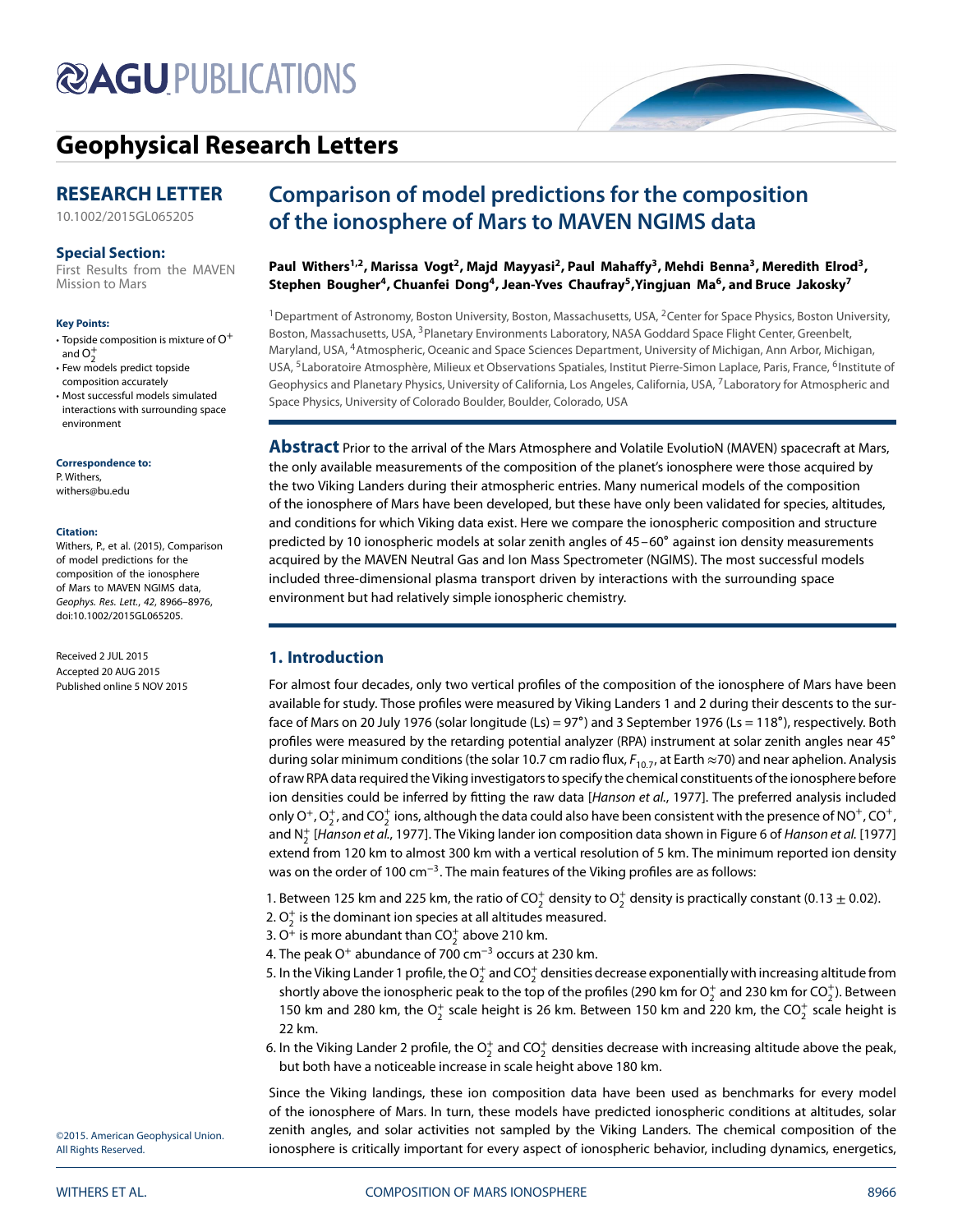electrodynamics, interactions with the neutral atmosphere, interactions with the surrounding plasma environment, and the escape of volatiles. It is therefore important to test the many models of ionospheric composition that have been introduced since those Viking observations were made. Although most published models reproduce the Viking observations adequately, these models make a wide range of predictions concerning species and altitudes not observed by the Viking Landers. Evaluation of which predictions are good and which are not good will identify which models are most realistic. More significantly, comparison of the assumptions underlying these models has the potential to quickly indicate where assumptions are poor. For instance, if all successful models include a given set of chemical reactions, but all unsuccessful models do not, then it can be concluded that this set of chemical reactions is significant for the ionosphere of Mars.

The aim of this article is to evaluate previously published ion composition predictions made by numerical models. This aim will be achieved by comparison of ion compositions predicted by models and observed by Mars Atmosphere and Volatile EvolutioN (MAVEN) Neutral Gas and Ion Mass Spectrometer (NGIMS). To the extent possible, the observations are compared to predictions made using a similar solar irradiance and heliocentric distance. The consequences of differences between modeled and observed conditions are discussed later.

Section 2 describes the MAVEN NGIMS data that are used in this work, section 3 presents the predictions of 10 ionospheric models and compares them to the MAVEN NGIMS data, and section 4 summarizes the conclusions of this work.

### **2. MAVEN NGIMS Observations of Ionospheric Composition**

The MAVEN spacecraft has been orbiting Mars since 22 September 2014. On each 4.6 h elliptical orbit, the spacecraft dips into the upper atmosphere and ionosphere as it descends to and ascends from its periapsis. Periapsis altitude is typically 150 km but can be as low as 120 km during occasional "deep dip campaigns." During many periapsis passes, the MAVEN ion/neutral mass spectrometer, NGIMS, makes in situ measurements of the composition of the ionosphere below 500 km [Mahaffy et al., 2014]. NGIMS, which is the latest in a long series of successful spacecraft mass spectrometers from the NASA Goddard Space Flight Center, makes these measurements using a dual ion source and a quadrupole analyzer. It has unit mass resolution over its full range of 2 to 150 amu, and its vertical resolution is much less than the neutral scale height. For the period analyzed here (February 2015 to May 2015, Ls = 299∘ –348∘ of Mars Year 32), solar activity was moderate  $(F_{10.7}$  at Earth ≈140) and the planet was near perihelion (1.42 – 1.53 AU). One hundred and two orbits of data are used that cover latitudes 60∘S–40∘N and local solar times 8–16 h.

We consider all MAVEN NGIMS measurements of the density of the following ion masses: 12 (C<sup>+</sup>), 16 (O<sup>+</sup>), 17 (OH<sup>+</sup>), 28 (N<sub>2</sub><sup>+</sup>, CO<sup>+</sup>), 29 (HCO<sup>+</sup>, N<sub>2</sub>H<sup>+</sup>), 30 (NO<sup>+</sup>), 31 (HNO<sup>+</sup>), 32 (O<sub>2</sub><sup>+</sup>), 33 (HO<sub>2</sub><sup>+</sup>), and 44 (CO<sub>2</sub><sup>+</sup>). The Viking Lander observations and all model output discussed in section 3 are at solar zenith angles of either 45∘ or 60∘. Since Benna et al. [2015] showed that variations in ionospheric composition and density are relatively small over that range, for each ion mass, we select all measurements between 45 and 60∘ solar zenith angle. We further divide these measurements into 10 km vertical bins. For each ion mass and each 10 km vertical bin, we find the median ion density and report the resultant profiles in Figure 1. The formal 1 $\sigma$  uncertainty in an individual MAVEN NGIMS density measurement is 20%. Since some of the contributions to that uncertainty are systematic, not random, a similar uncertainty should be assigned to the median densities reported here. Furthermore, MAVEN NGIMS ion densities are calibrated by normalizing the sum of the count rate of all ions to the electron density measured by the Langmuir Probe and Waves instrument. This calibration was performed in the first few weeks of the mission [Benna et al., 2015], and the possibility of drifts in the calibration is still being assessed. The main features of these MAVEN NGIMS ion density profiles are as follows:

- 1. Between 200 km and 400 km, the ratio of CO $_2^+$  density to O $_2^+$  density decreases exponentially with altitude from 0.08 at 200 km to 0.02 at 400 km with a scale height of 155 km.
- 2. Below 290 km,  $\mathrm{O}_2^+$  is the dominant ion species. Above 290 km,  $\mathrm{O}_2^+$  and  $\mathrm{O}^+$  have roughly equal densities.
- 3. O<sup>+</sup> is more abundant than CO $_2^+$  above 220 km.
- 4. The peak O<sup>+</sup> abundance of 1500 cm<sup>-3</sup> occurs at 300 km.
- 5.  $\mathrm{O}_2^+$  and CO $_2^+$  densities decrease exponentially with increasing altitude above the peak. Between 180 km and 330 km, the  $\mathrm{O}_2^+$  scale height is 44 km, and the CO $_2^+$  scale height is 34 km.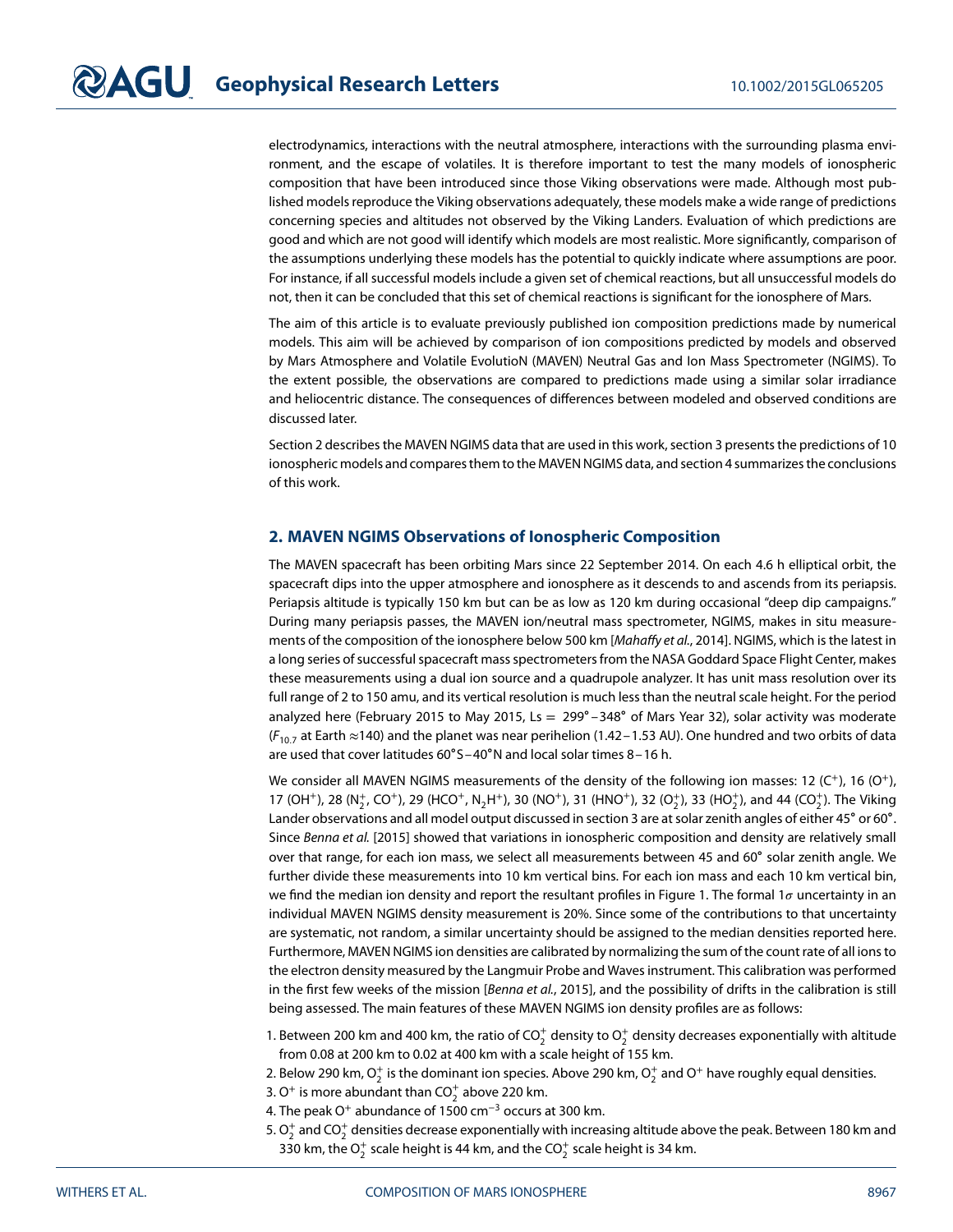

**Figure 1.** Median MAVEN NGIMS ion density profiles for solar zenith angles of 45∘ –60∘. Species are indicated by color: mass 12 (C<sup>+</sup>) in purple, mass 16 (O<sup>+</sup>) in red, mass 17 (OH<sup>+</sup>) in light green, mass 28 (N<sub>2</sub><sup>+</sup>, CO<sup>+</sup>) in salmon pink, mass 29 (HCO<sup>+</sup>, N<sub>2</sub>H<sup>+</sup>) in grey, mass 30 (NO<sup>+</sup>) in cyan, mass 31 (HNO<sup>+</sup>) in magenta, mass 32 (O+<sub>2</sub>) in blue, mass 33 (HO+<sub>2</sub>) in olive green, and mass 44 (CO $_2^+$ ) in black. The total ion density is shown by the dashed black line. Horizontal lines show lower and upper quartile ranges.

6. Between 160 km and its peak at 300 km, the  $O<sup>+</sup>$  density increases exponentially with increasing altitude with a scale height of 55 km. The scale height for the increase in  $O<sup>+</sup>$  density (55 km) is quite similar to the scale height for the decrease in  $\mathrm{O}_2^+$  density (44 km).

In addition to these main features, we also note that mass 12 (C<sup>+</sup>) peaks at 300 km and 5  $\times$  10<sup>1</sup> cm<sup>-3</sup>, mass 17 (OH<sup>+</sup>) peaks at 330 km and 6  $\times$  10<sup>1</sup> cm<sup>-3</sup>, mass 28 (N<sup>+</sup><sub>2</sub>, CO<sup>+</sup>) peaks at 270 km and 170 cm<sup>-3</sup>, mass 29 (HCO<sup>+</sup>, N<sub>2</sub>H<sup>+</sup>) peaks at 210 km and 240 cm<sup>-3</sup>, mass 30 (NO<sup>+</sup>) decreases exponentially with altitude with a scale height of 75 km and density of 160 cm<sup>-3</sup> at 250 km, mass 31 (HNO<sup>+</sup>) decreases exponentially with altitude with a scale height similar to that of CO $_2^+$  and density of 100 cm $^{-3}$  at 250 km, and mass 33 (HO $_2^+$ ) decreases exponentially with altitude with a scale height similar to that of CO $_2^+$  and density of 10 cm<sup>−3</sup> at 250 km. Some of these key features are tabulated in Table 1 alongside the relevant predictions of various models. Since all models discussed here that include both mass 29 ions, HCO<sup>+</sup> and N<sub>2</sub>H<sup>+</sup>, predict that the HCO<sup>+</sup> density is much greater than the N<sub>2</sub>H<sup>+</sup> density, the analysis in section 3 assumes that all observed mass 29 ions are HCO<sup>+</sup>.

### **3. Model Predictions of Ionospheric Composition**

The chemical composition of the ionosphere of Mars has been simulated by many workers, including Chen et al. [1978], Shinagawa and Cravens [1992], Krasnopolsky [2002], Ma et al. [2004], Terada et al. [2009],

**Table 1.** Key Features of Observed and Predicted Ion Density Profiles<sup>a</sup>

| Feature                                    | VL1             | <b>NGIMS</b>      | C78             | <b>S92</b>          | K <sub>02</sub> | M04               | T09             | N <sub>1</sub> 1 | M14               | C <sub>14</sub> | F <sub>15</sub> | D <sub>15</sub>   |
|--------------------------------------------|-----------------|-------------------|-----------------|---------------------|-----------------|-------------------|-----------------|------------------|-------------------|-----------------|-----------------|-------------------|
| Solar activity                             | Min             | Mod               | Min             | Min                 | Mod             | Min               | Min             | Min              | Min               | Mod             | Min             | Min               |
| Dominant ion species at                    |                 |                   |                 |                     |                 |                   |                 |                  |                   |                 |                 |                   |
| 300 km and above                           | $O_{2}^{+}$     | $O^+$ , $O_2^+$   | $O_{2}^{+}$     | $O+$                | $O_2^+$         | $O^+$ , $O_2^+$   | $O+$            | $O_{2}^{+}$      | $O_{2}^{+}$       | N/A             | $O_{2}^{+}$     | $0^+, 0^+$        |
| Does O <sup>+</sup> have a single scale    |                 |                   |                 |                     |                 |                   |                 |                  |                   |                 |                 |                   |
| height from 150 km to peak?                | Yes             | Yes               | Yes             | <b>No</b>           | Yes, but        | Yes               | No              | Yes              | Yes               | Yes, but        | Yes, but        | No                |
| O <sup>+</sup> peak altitude (km)          | 230             | 300               | 220             | 260                 | 210             | 230               | 250             | 230              | 240               | 220             | 220             | 220               |
| $O^+$ peak density (cm <sup>-3</sup> )     | $7 \times 10^2$ | $1.5 \times 10^3$ | $6 \times 10^2$ | $1.5 \times 10^{3}$ | $3 \times 10^2$ | $4 \times 10^2$   | $2 \times 10^3$ | $2 \times 10^2$  | $3 \times 10^2$   | $2 \times 10^3$ | $7 \times 10^2$ | $8 \times 10^{2}$ |
| $O^+ = CO_2^+$ altitude (km)               | 210             | 220               | 210             | 210                 | N/A             | 210               | 210             | 230              | 240               | 190             | 220             | 200               |
| $O^+ = CO_2^+$ density (cm <sup>-3</sup> ) | $6 \times 10^2$ | $6 \times 10^2$   | $4 \times 10^2$ | $4 \times 10^2$     | N/A             | $3 \times 10^{2}$ | $3 \times 10^2$ | $2 \times 10^2$  | $3 \times 10^{2}$ | $2 \times 10^3$ | $7 \times 10^2$ | $5 \times 10^2$   |

aVL1 is Viking Lander 1 [Hanson et al., 1977], C78 is Chen et al. [1978], S92 is Shinagawa and Cravens [1992], K02 is Krasnopolsky [2002], M04 is Ma et al. [2004], T09 is Terada et al. [2009], N11 is Najib et al. [2011], M14 is Matta et al. [2014], C14 is Chaufray et al. [2014], F15 is Fox [2015], and D15 is Dong et al. [2015]. Solar activity is either "Mod" (moderate) or "Min" (minimum). For the O<sup>+</sup> scale height, "Yes, but" means that although the O<sup>+</sup> density does change exponentially, its scale height is not similar to the  $O_2^+$  scale height. "O $^+$  = CO $_2^+$ " refers to the location at which O $^+$  and CO $_2^+$  densities are equal.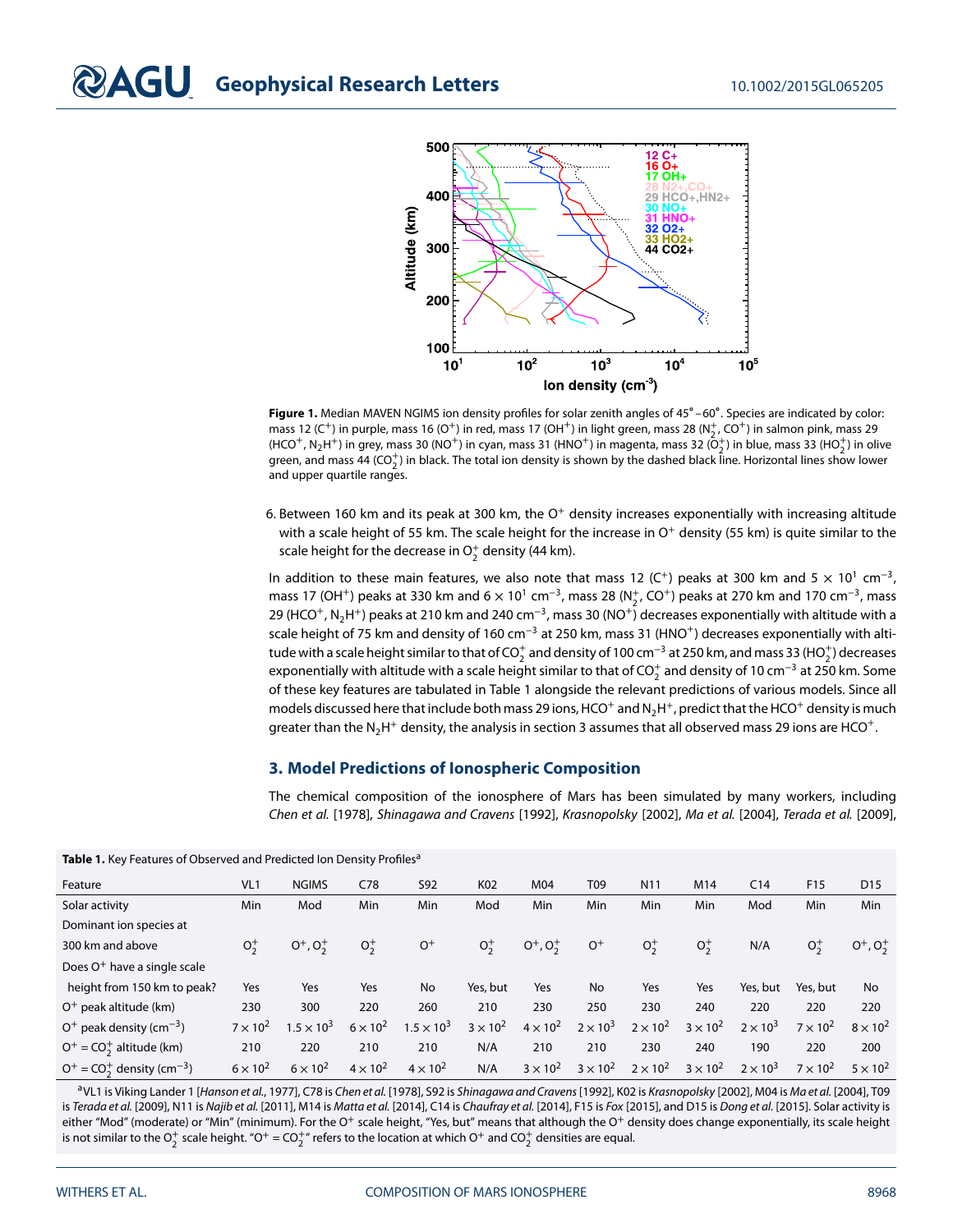Najib et al. [2011], Matta et al. [2014], Chaufray et al. [2014], Fox [2015], and Dong et al. [2015]. In this section, we compare published predictions made for solar zenith angles of 45° to 60° and solar minimum to moderate conditions to MAVEN NGIMS data acquired at solar zenith angles of 45∘ to 60∘ and solar moderate conditions (Figure 1). These published predictions correspond to heliocentric distances between the semimajor axis and aphelion, whereas the observations correspond to heliocentric distances near perihelion. Where modelers have reported the results of simulations from a given model in a series of papers, we concentrate on the most recently reported set of suitable ion density profiles.

Chen et al. [1978] developed a one-dimensional model of ionospheric photochemistry, vertical dynamics, and energetics between 100 km and 360 km in order to reproduce the Viking Lander 1 ion density measurements. The model included H+, O+, NO<sup>+</sup>, O<sub>2</sub>, and CO<sub>2</sub> ion species. They reported ion density profiles for Viking-like solar activity and solar zenith angle, which are shown in Figure 2a (their Figure 6). In this model, NO<sup>+</sup>, CO $_2^{\!+}$ , and  $\mathrm{O}_2^+$  ion densities decrease exponentially with altitude with scale heights of 33 km, 23 km, and 33 km, respectively, up to 270 km. Above 270 km, the scale heights for  $\mathrm{O}_2^+$  and  $\mathrm{CO}_2^+$  become significantly larger. By contrast, in the MAVEN NGIMS profiles, the densities of these three species continue to decrease exponentially with altitude to much higher altitudes, and the  $\mathrm{O}_2^+$  and CO $_2^+$  scale heights do not become significantly larger above 270 km. Unlike in the MAVEN NGIMS profiles, where O<sup>+</sup> and O $_2^+$  densities are approximately equal above 290 km, the O $^+$  density is always less than the  $\rm O_2^+$  density, being at most 40% of the  $\rm O_2^+$  density. The O $^+$  density increases exponentially with altitude from 150 km up to its peak with a scale height that is similar to the scale height for the decrease in the  $\mathrm{O}_2^+$  density with altitude, behavior that is similar to that seen in the MAVEN NGIMS profile. The O+ peak density is  $6 \times 10^2$  cm<sup>-3</sup> at 220 km, much smaller and at lower altitude than in the MAVEN NGIMS profiles. Similarly to the MAVEN NGIMS observations, the O<sup>+</sup> and CO<sup>+</sup> densities are equal at 210 km and 4  $\times$  10<sup>2</sup> cm<sup>-3</sup>. The NO<sup>+</sup> density at 200 km is smaller than the MAVEN NGIMS NO<sup>+</sup> density at this altitude, and its scale height of 33 km is much smaller than the corresponding MAVEN NGIMS scale height of 100 km. The solar cycle is probably responsible for some of these differences, but it is unlikely to explain the differences that concern the shift in  $\mathrm{O}_2^+$  and CO $_2^+$  scale heights at 270 km or the dominant ion species at high altitudes.

Shinagawa and Cravens [1992] discussed a one-dimensional multispecies magnetohydrodynamic (MHD) model of the ionosphere of Mars (100–400 km). The model included H<sup>+</sup>, O<sup>+</sup>, O<sup>+</sup>, and CO<sup>+</sup>2 ion species. They used this model to study the effects on the ionosphere of magnetic fields induced by magnetospheric interactions and imposed by an intrinsic planetary field in order to investigate if the question of whether Mars has an intrinsic magnetic field could be resolved by analysis of observations of the structure of the ionosphere. They conducted several simulations with different assumptions for the magnetic environment under the conditions of the Viking Lander 1 ionospheric measurements: solar minimum and a solar zenith angle of 44∘. One of the two sets of ion density profiles they reported is shown in Figure 2b (their Figure 10); the other set is similar. In this model, the  $\mathrm{O}_2^+$  density decreases exponentially with altitude from the peak to the top of the simulation at 400 km. By contrast, the CO $_2^+$  density decreases exponentially with altitude with a similar scale height until 230 km, above which it is practically uniform. The MAVEN NGIMS profiles do not show this behavior for CO $_2^+$ , nor do they show O $^+$  being the dominant ion species above 260 km. The simulated O $^+$ density increases with altitude from 150 km to its peak of 1*.*5 × 10<sup>3</sup> cm<sup>−</sup><sup>3</sup> at 260 km, but this increase is not a steady exponential. Instead, unlike the MAVEN NGIMS observations, the  $O<sup>+</sup>$  density profile contains a significant inflection at 210 km. Unlike in the MAVEN NGIMS profiles, where O<sup>+</sup> and O $_2^+$  densities are approximately equal above 290 km, the O<sup>+</sup> density is significantly greater than the O $_2^+$  density above 250 km. Similarly to the MAVEN NGIMS observations, the O<sup>+</sup> and CO $_2^+$  densities are equal at 210 km and 4  $\times$  10<sup>2</sup> cm<sup>−3</sup>. Solar cycle differences are unlikely to account for the differences that concern the behavior of CO $_2^+$  at high altitudes, the inflection in the  $O^+$  density profile at 210 km, or the dominant ion species at high altitudes. An earlier version of this model [Shinagawa and Cravens, 1989] explored five different sets of assumptions for the magnetic field and plasma transport: four of them resulted in CO $_2^+$  behavior similar to Shinagawa and Cravens [1992]. The other did reproduce an exponential decrease in CO $_2^{\rm +}$  density with increasing altitude but predicted much too high densities at high altitudes.

Krasnopolsky [2002] developed a one-dimensional model of the thermosphere and ionosphere (80–300 km) in order to explore the fractionation of escaping hydrogen and the implications of the current D∕H ratio for the past water inventory of Mars. The model included 18 ion species. H<sup>+</sup>, H<sub>2</sub>, He<sup>+</sup>, C<sup>+</sup>, N<sup>+</sup>, O<sup>+</sup>, N<sub>2</sub><sup>+</sup>, CO<sup>+</sup>, CO<sub>2</sub><sup>+</sup>, and Ar<sup>+</sup> were produced by photoionization, whereas OH<sup>+</sup>, NH<sup>+</sup>, HN<sup>+</sup>, ArH<sup>+</sup>, O<sup>+</sup>, NO<sup>+</sup>, HCO<sup>+</sup>, and HCO<sup>+</sup> were produced by subsequent ion-neutral reactions. Ion density profiles at 60∘ solar zenith angle were reported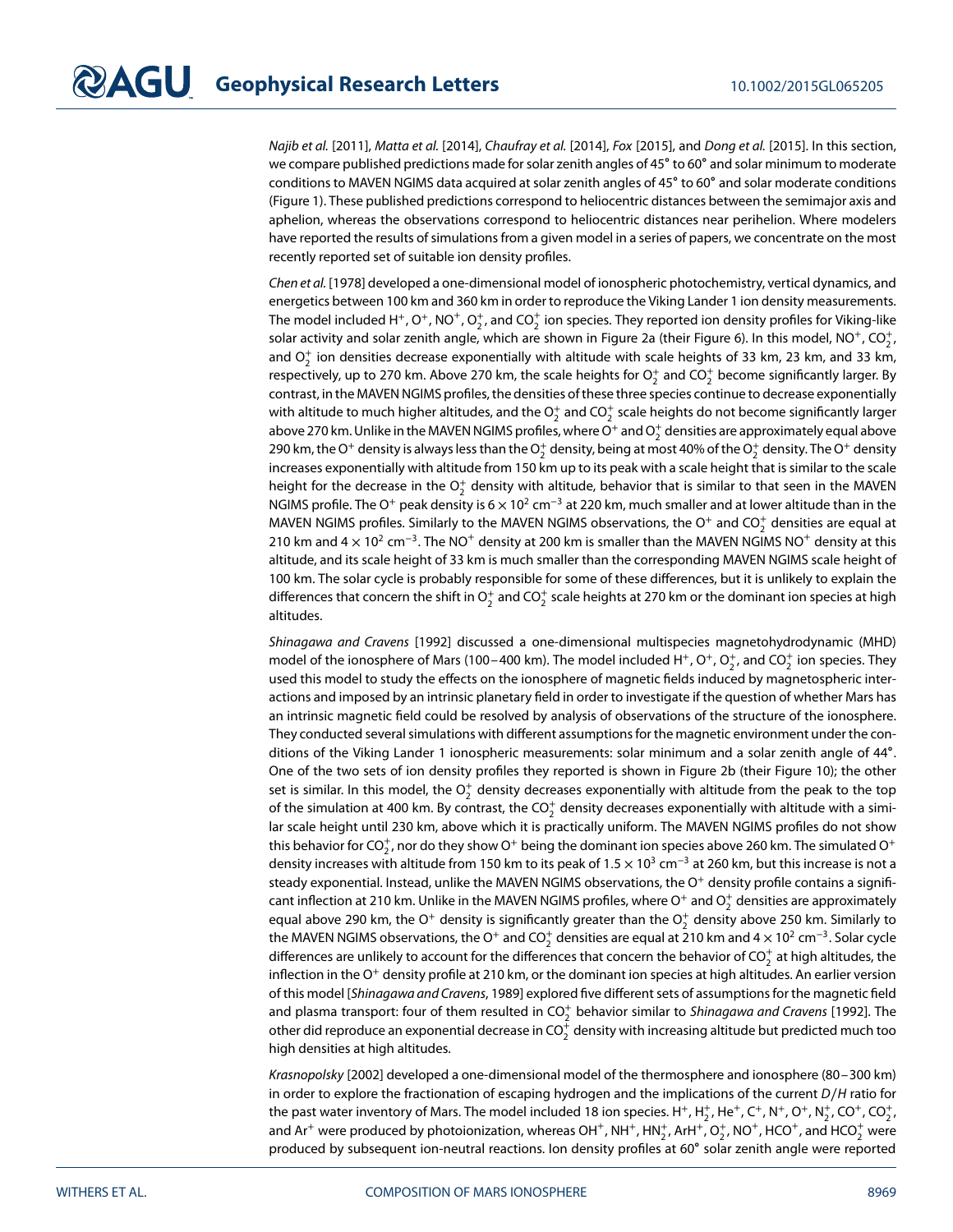

Figure 2. Ten sets of simulated ion density profiles. (a) Figure 6 of Chen et al. [1978]. (b) Figure 10 of Shinagawa and Cravens [1992]. (c) Figure 8 of Najib et al. [2011]. (d) Figure 9a of Matta et al. [2014]. (e) Figure 4c of Fox [2015]. (f) Dong et al. [2015]. (g) Figure 2 of Krasnopolsky [2002]. (h) Figure 4a of Chaufray et al. [2014]. O<sup>+</sup> is in blue, O $_2^+$  is in red, and CO $_2^+$  is in green. The text focuses on the simulation for 15 h local time, the results of which are shown with asterisks and dotted lines. Dashed lines and diamonds correspond to the simulation for 9 h local time, and solid lines and crosses correspond to the simulation for 12 h local time. (i) Figure 8 of *Ma et al*. [2004]. H<sup>+</sup> is in lavender, O<sup>+</sup> is in green, O $_2^+$  is in blue, and CO $_2^+$  is in red. (j) Figure 3 of *Terada et al*. [2009]. Figures are reproduced by permission of the respective publishers. See the original publications for larger symbols and labels and more complete captions.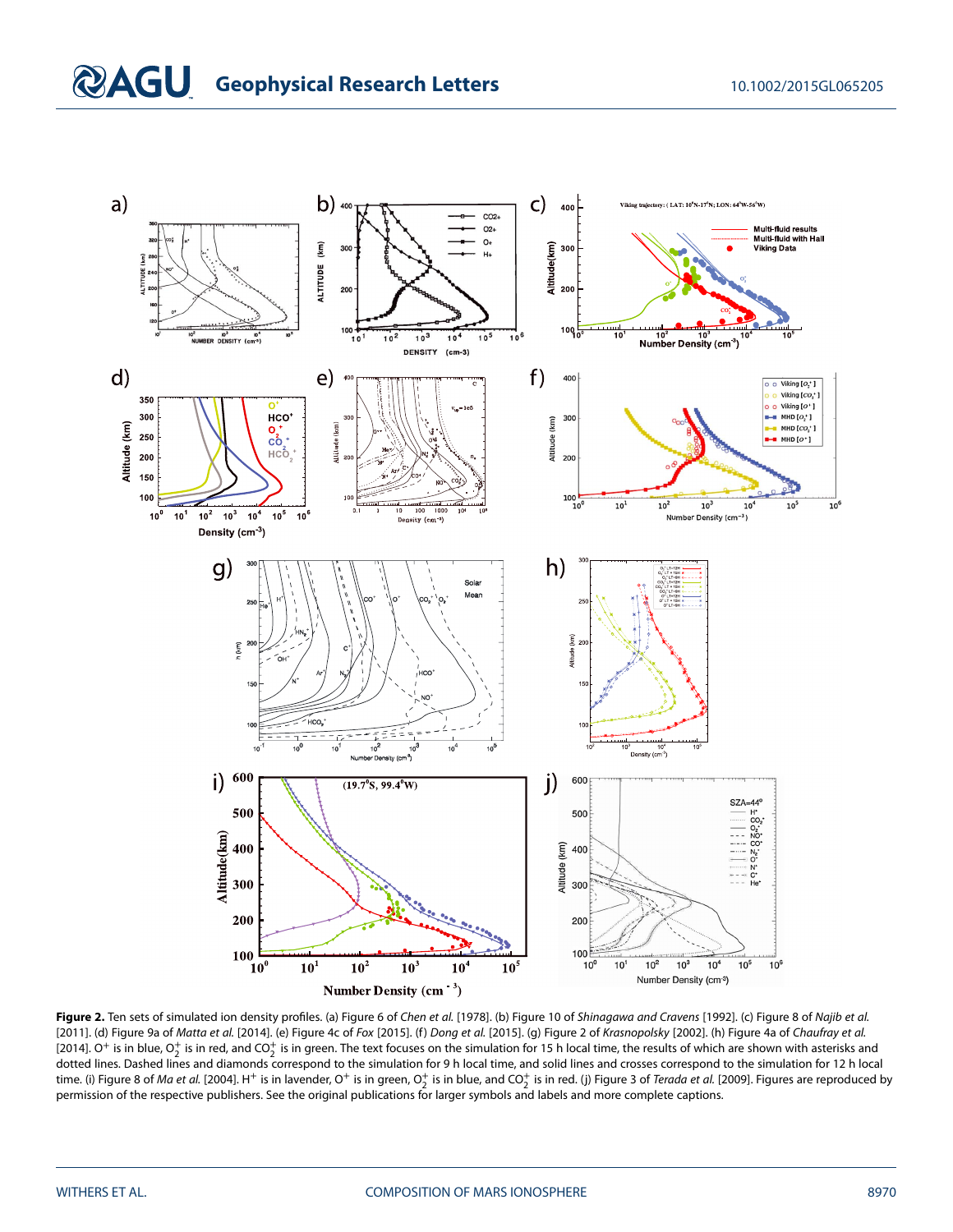for solar minimum, moderate, and maximum conditions. The solar moderate ion density profiles are shown in Figure 2g (their Figure 2). In this model, densities of  $\mathrm{O}_2^+$  and CO $_2^+$  decrease exponentially with altitude up to the top of the model at 300 km. However, the ratio of CO $_2^+$  to O $_2^+$  density is approximately 3 times larger in the model than in the MAVEN NGIMS observations. Even near the O<sup>+</sup> peak density of 3  $\times$  10<sup>2</sup> cm<sup>-3</sup> at 210 km, the O<sup>+</sup> density is always much less than the O $_2^+$  density, being at most 10% of the O $_2^+$  density. In the MAVEN NGIMS observations,  $O^+$  and  $O^+_2$  densities are much more similar at 200–300 km. They are identical at 290 km and are within a factor of 2 of each other over the adjacent few scale heights. Although the  $O^+$ density increases exponentially with altitude from 140 km up to its peak, its scale height is significantly larger than the scale height for the decrease in the  $\mathrm{O}_2^+$  density with altitude. In the model, the  $\mathrm{O}^+$  density is never greater than 20% of the CO $_2^+$  density, in stark contrast to the MAVEN NGIMS observations in which the O $^+$  density is an order of magnitude greater than the CO $_2^+$  density at 300 km. Although the NO $^+$  density decreases exponentially with altitude with similar scale heights in this model and the MAVEN NGIMS observations, the NO<sup>+</sup> density is an order of magnitude smaller in the model. In both the model and MAVEN NGIMS observations, the HCO<sup>+</sup> density decreases exponentially with altitude above its peak to a density of 1 × 10<sup>2</sup> cm<sup>-3</sup> at 300 km. However, conditions at the HCO<sup>+</sup> peak differ slightly, being 180 km and 1×10<sup>3</sup> cm<sup>-3</sup> in the model and 210 km and  $2 - 3 \times 10^{2}$  cm<sup>-3</sup> in the MAVEN NGIMS observations. Since this simulation was conducted under solar moderate conditions similar to those experienced by MAVEN NGIMS, model-observation differences cannot be attributed to the solar cycle. The differences in the behavior of O<sup>+</sup>, CO $_2^+$ , and NO $^+$  are substantial.

Ma et al. [2004] discussed a three-dimensional multispecies MHD model of the ionosphere of Mars and surrounding space environment. The model included H<sup>+</sup>, O<sup>+</sup>, O<sub>2</sub><sup>,</sup> and CO<sub>2</sub><sup>+</sup> ion species. They used this model to explore the interaction of the solar wind with the magnetosphere and ionosphere of Mars, including the effects of the planet's crustal magnetic fields. They simulated Viking-like solar minimum conditions and reported ion density profiles (100–600 km) for the location of the Viking Lander 1 entry, the subsolar point, and locations 45∘ north and south of the subsolar point. Figure 2i shows the profile simulated 45∘ south of the subsolar point (their Figure 8). In this model,  $\mathrm{O}_2^+$  and CO $_2^+$  ion densities decrease exponentially with altitude with similar scale heights up to 240 km. Above 240 km, they decrease exponentially with altitude with larger scale heights. This shift in scale height at 240 km is not present in the MAVEN NGIMS observations. The densities of O<sup>+</sup> and O $_2^+$  are very similar above 280 km, as in the MAVEN NGIMS observations. The O<sup>+</sup> density increases exponentially with altitude from 150 km up to its peak with a scale height that is similar to the scale height for the decrease in the  $\mathrm{O}_2^+$  density with altitude, behavior that is similar to that seen in the MAVEN NGIMS profile. The O<sup>+</sup> peak density is 4  $\times$  10<sup>2</sup> cm<sup>-3</sup> at 230 km, much smaller and at lower altitude than in the MAVEN NGIMS profiles. Similarly to the MAVEN NGIMS observations, the  $\mathrm{O}^+$  and  $\mathrm{CO}_2^+$  densities are equal at 210 km and 3 ×10<sup>2</sup> cm<sup>−3</sup>. The only significant difference between model prediction and MAVEN NGIMS observations, the  $O<sup>+</sup>$  peak, is likely caused by differences in solar activity. However, that is only true for the model prediction 45∘ south of the subsolar point. The profile from 45∘ north of the subsolar point has all ion densities less than  $1 \times 10^{2}$  cm<sup>-3</sup> above 300 km [*Ma et al.*, 2004], an order of magnitude smaller than the MAVEN NGIMS densities.

Terada et al. [2009] developed a three-dimensional global MHD model of the interaction between the solar wind and the ionosphere of Mars. The model included CO<sub>2</sub>, O<sub>2</sub>, NO<sup>+</sup>, CO<sup>+</sup>, N<sub>2</sub>, O<sup>+</sup>, N<sup>+</sup>, C<sup>+</sup>, He<sup>+</sup>, and H<sup>+</sup> ion species. They used this model to explore the plasma environment of early Mars under extreme solar wind and extreme ionizing irradiance conditions. In order to validate the model for studies of early Mars, they simulated Viking-like solar minimum conditions and reported ion density profiles for the location of the Viking Lander 1 entry, as shown in Figure 2j (their Figure 3). In this model, the  $\mathrm{O}_2^+$  density decreases exponentially with altitude from the peak to 230 km. Above 230 km, the  $\mathrm{O}_2^+$  scale height becomes significantly smaller. By contrast, the CO $_2^+$  scale height is uniform up to above 300 km. This shift in the O $_2^+$  scale height at 230 km is not present in the MAVEN NGIMS observations. The simulated  $O<sup>+</sup>$  density increases with altitude from 150 km to its peak of  $2 \times 10^3$  cm<sup>-3</sup> at 250 km, but this increase is not a steady exponential. Instead, unlike the MAVEN NGIMS observations, the O<sup>+</sup> density profile contains a significant inflection at 190 km. Unlike in the MAVEN NGIMS profiles, where O<sup>+</sup> and O<sup>+</sup> densities are approximately equal above 290 km, the O<sup>+</sup> density is significantly greater than the  $\mathrm{O}_2^+$  density above 260 km. Similarly to the MAVEN NGIMS observations, the  $\mathrm{O}^+$  and  $CO_2^+$  densities are equal at 210 km and 3  $\times$  10<sup>2</sup> cm<sup>-3</sup>. The NO<sup>+</sup> density decreases roughly exponentially with altitude up to above 300 km, similar behavior to that seen by MAVEN NGIMS. The model and observations have the same NO<sup>+</sup> density at 200 km,  $3 \times 10^{2}$  cm<sup>-3</sup>. The model's NO<sup>+</sup> scale height is much smaller than the NO<sup>+</sup> scale height in the MAVEN NGIMS observations. In the model, the two mass 28 species,  $N_2^+$  and CO<sup>+</sup>,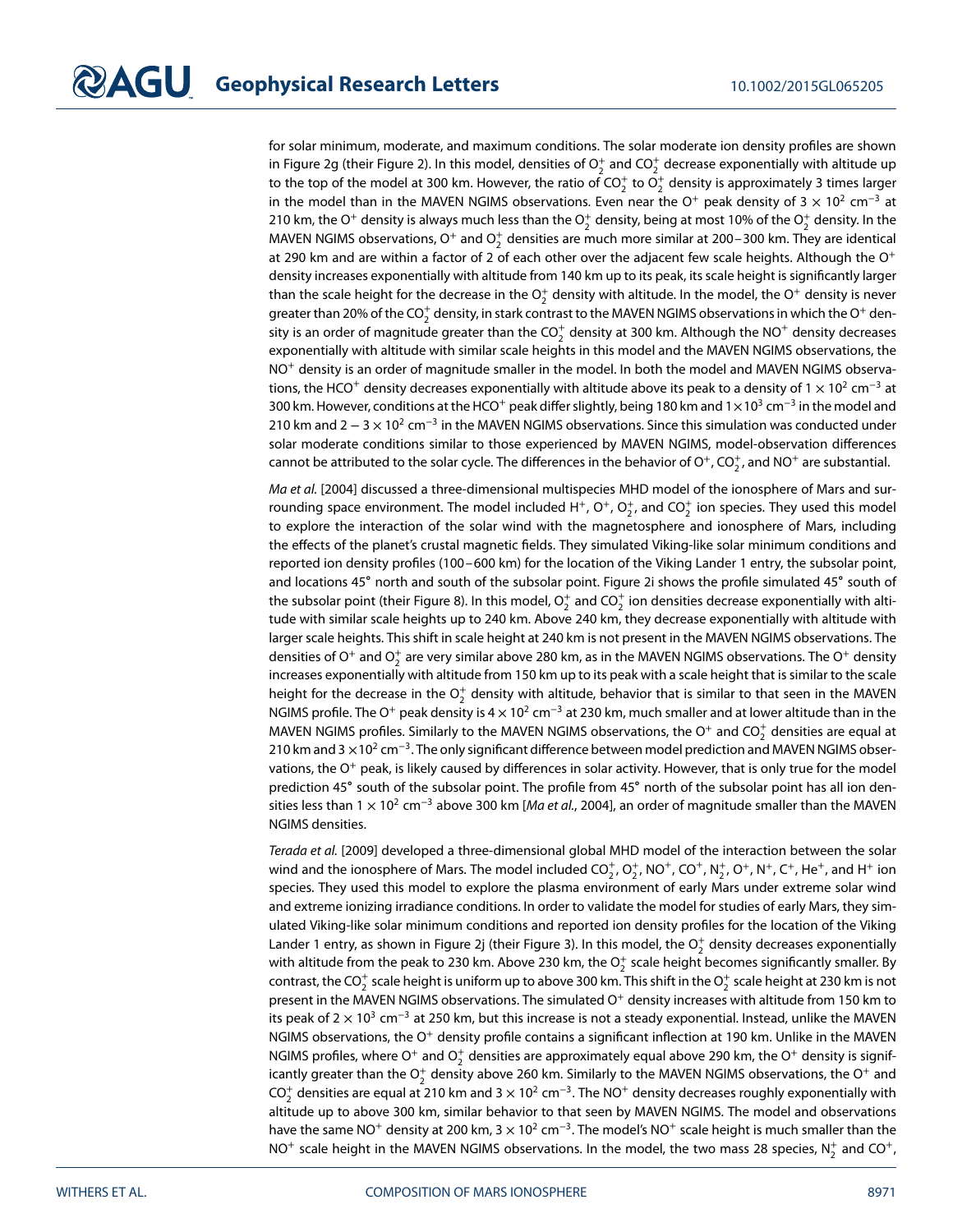have similar vertical profiles, which makes comparison to MAVEN NGIMS observations of mass 28 ions possible. In both the model and the MAVEN NGIMS observations, the density of mass 28 ions increases exponentially with altitude until a peak then decreases exponentially with altitude above that peak. Peak density for mass 28 ions occurs around 100–200 cm<sup>-3</sup> and 240 km in the model and 170 cm<sup>-3</sup> and 270 km in the MAVEN NGIMS observations. Solar cycle differences are unlikely to account for the differences that concern the inflection in the O<sup>+</sup> density profile at 190 km, the inflection in the O $_2^+$  density profile at 230 km, or the dominant ion species at high altitudes.

Najib et al. [2011] developed a multifluid version of the model used by Ma et al. [2004]. Separate mass, momentum, and energy equations were solved for each of the four ion species: H<sup>+</sup>, O<sup>+</sup>, O<sub>2</sub>, and CO<sub>2</sub>. In other respects, these simulations were similar to those of Ma et al. [2004]. Ion density profiles were reported for Viking-like conditions of solar minimum and 44∘ solar zenith angles between 100 km and 340 km, as shown in Figure 2c (their Figure 8). In this model,  $\mathrm{O}_2^+$  and CO $_2^+$  ion densities decrease exponentially with altitude with similar scale heights up to 340 km. Unlike in the MAVEN NGIMS profiles, where O<sup>+</sup> and O<sub>2</sub><sup>+</sup> densities are approximately equal above 290 km, the O $^+$  density is always less than the  $\rm O_2^+$  density, being at most 20% of the  $\rm O_2^+$  density. The  $O<sup>+</sup>$  density increases exponentially with altitude from 160 km up to its peak with a scale height that is similar to the scale height for the decrease in the  $\rm O_2^+$  density with altitude, behavior that is similar to that seen in the MAVEN NGIMS profile. The O<sup>+</sup> peak density is  $2 \times 10^2$  cm<sup>-3</sup> at 230 km, much smaller and at lower altitude than in the MAVEN NGIMS profiles. Similarly to the MAVEN NGIMS observations, the O<sup>+</sup> and CO $_2^+$  densities are equal at 230 km and 2.5 × 10<sup>2</sup> cm<sup>−3</sup>. Solar cycle differences are unlikely to account for the differences that concern the dominant ion species at high altitudes.

Matta et al. [2014] used a one-dimensional model (80–400 km) of ionospheric photochemistry and vertical dynamics to investigate the importance of self-consistent calculations of ion and electron temperature on predicted ionospheric conditions. The model included 16 ion species [Matta et al., 2013]. H<sup>+</sup>, H<sub>2</sub><sup>+</sup>, O<sup>+</sup>, N<sub>2</sub><sup>+</sup>, CO<sup>+</sup>,  $CO_2^+$ , and Ar<sup>+</sup> were produced by photoionization, whereas H<sub>3</sub>, OH<sup>+</sup>, NO<sup>+</sup>, O<sub>2</sub>, HCO<sup>+</sup>, HOC<sup>+</sup>, ArH<sup>+</sup>, N<sub>2</sub>H<sup>+</sup>, and  $HCO<sub>2</sub><sup>+</sup>$  were produced by subsequent ion-neutral reactions. Ion density profiles at solar minimum and 47° solar zenith angle were reported for a subset of species (O<sup>+</sup>, O $_2^+$ , CO $_2^+$ , HCO $^+$ , and HCO $_2^+$ ) between 80 km and 350 km and are shown in Figure 2d (their Figure 9a). In this model,  $\rm O_2^+$  and CO $_2^+$  densities decrease exponentially with altitude up to the top of the model, but the scale height for the decrease in  $\mathrm{O}_2^+$  density is much larger than observed by MAVEN NGIMS. Unlike in the MAVEN NGIMS profiles, where O<sup>+</sup> and O $_2^+$  densities are approximately equal above 290 km, the dominant ion species at all altitudes is  $\mathrm{O}_2^+$ . Indeed, the  $\mathrm{O}^+$  density never exceeds 10% of the  $\mathrm{O}_2^+$  density. The  $\mathrm{O}^+$  density increases exponentially with altitude from 170 km up to its peak with a scale height that is similar to the scale height for the decrease in the  $\mathrm{O}_2^+$  density with altitude, behavior that is similar to that seen in the MAVEN NGIMS profile. The O<sup>+</sup> peak density is 3 × 10<sup>2</sup> cm<sup>-3</sup> at 240 km, much smaller and at lower altitude than in the MAVEN NGIMS profiles. The model predicts the HCO<sup>+</sup> density to be near constant at 5  $\times$  10<sup>2</sup> cm<sup>-3</sup> at all altitudes above 200 km, whereas the observed HCO<sup>+</sup> density decreases exponentially with altitude above its peak of 240 cm<sup>−</sup><sup>3</sup> at 210 km. Solar cycle differences are unlikely to account for the differences that concern the dominant ion species at high altitudes and the behavior of HCO<sup>+</sup>.

Chaufray et al. [2014] added three-dimensional multifluid ionospheric dynamics to the photochemical ionospheric model of González-Galindo et al. [2013], which is incorporated within a general circulation model of the neutral atmosphere [*Forget et al.,* 1999]. The model included C<sup>+</sup>, N<sup>+</sup>, O<sup>+</sup>, NO<sup>+</sup>, O<sub>2</sub><sup>+</sup>, and CO<sub>2</sub><sup>+</sup> ion species, although only O<sup>+</sup>, O $_2^+$ , and CO $_2^+$  were included in their figures of vertical profiles of ion density. They used this model to explore the effects on ionospheric composition and structure of three-dimensional plasma transport. They reported ion density profiles for moderate solar activity at solar zenith angles of 0 and 45∘ between 80 km and 250 km, shown in Figure 2h (their Figure 4). We focus on the set of profiles at 45∘ solar zenith angle (15h local time), but the other sets of profiles are quite similar. In this model,  $\mathrm{O}_2^+$  and  $\mathrm{CO}_2^+$  densities decrease exponentially with altitude up to the top of the model at 250 km. Although  $\mathrm{O}_2^+$  is the dominant ion species up to 250 km in both the model and MAVEN NGIMS observations, the O<sup>+</sup>/O $_2^+$  ratio at this altitude is much larger in the model than in the MAVEN NGIMS observations. The O<sup>+</sup> peak density is  $2 \times 10^3$  cm<sup>-3</sup> at 220 km, similar in density, but lower in altitude than in the MAVEN NGIMS profiles. Although the  $O<sup>+</sup>$  density increases exponentially with altitude from 130 km up to its peak, its scale height is significantly smaller than the scale height for the decrease in the  $\rm O_2^+$  density with altitude. In the model, the  $\rm O^+$  and  $\rm CO_2^+$  densities are equal at 190 km and  $2 \times 10^3$  cm<sup>-3</sup>. By contrast, they are equal at 220 km and  $6 \times 10^2$  cm<sup>-3</sup> in the MAVEN NGIMS observations. This model's photochemical results for NO<sup>+</sup> were shown in González-Galindo et al. [2013] (their Figure 3).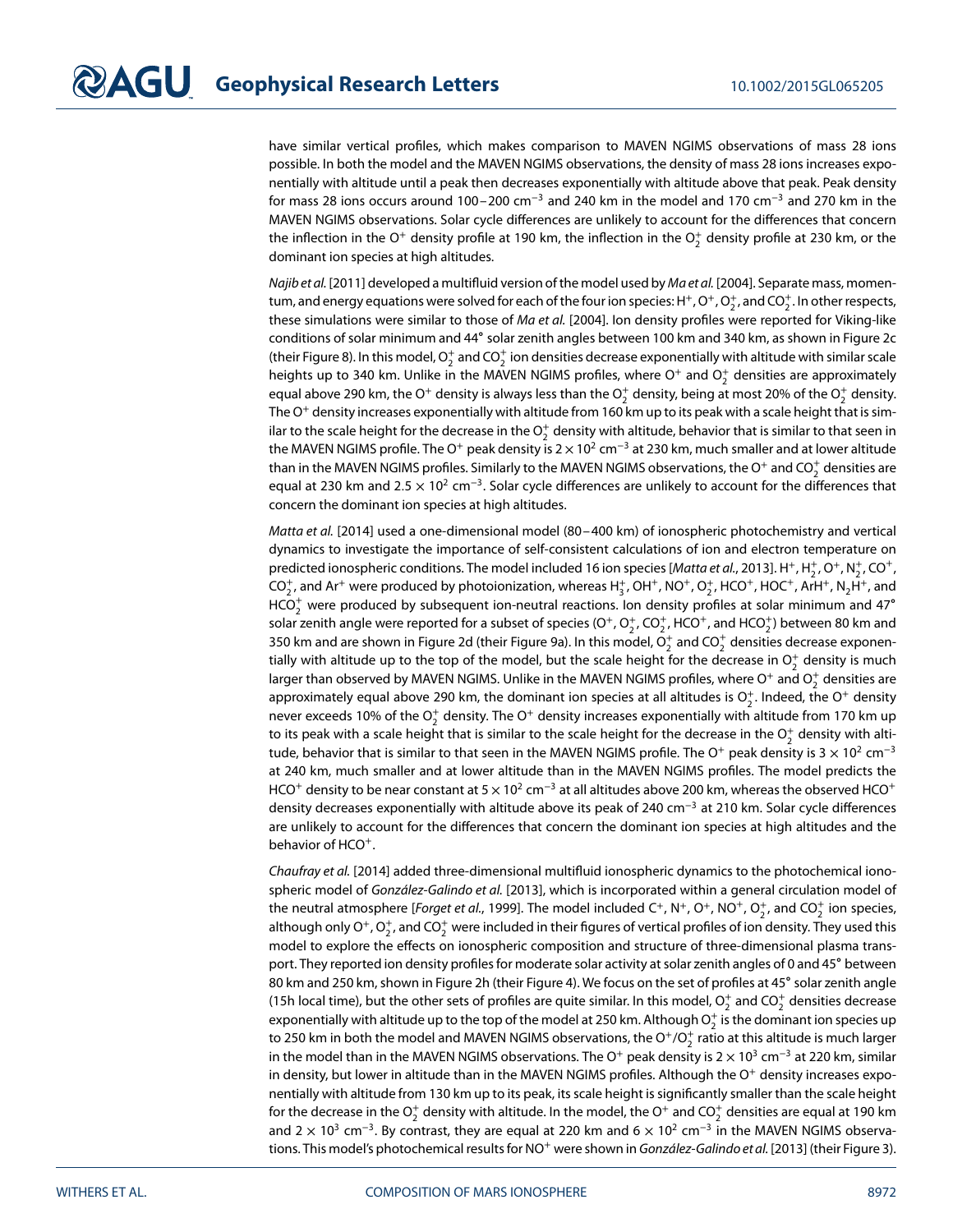The NO<sup>+</sup> density varied exponentially from  $5 \times 10^3$  cm<sup>-3</sup> at 110 km to  $6 \times 10^2$  cm<sup>-3</sup> at 200 km, larger than the densities seen by MAVEN NGIMS. Since this simulation was conducted under solar moderate conditions similar to those experienced by MAVEN NGIMS, model-observation differences cannot be attributed to the solar cycle. The most significant difference concerns the predicted  $O<sup>+</sup>$  density.

Fox [2015] used a longstanding one-dimensional model of ionospheric photochemistry and vertical dynamics to explore the chemistry of protonated species in the ionosphere (80–400 km). The model included 24 ion species (CO $_2^+$ , Ar $^+$ , N $_2^+$ , several states of O<sup>+</sup>, CO<sup>+</sup>, C<sup>+</sup>, N<sup>+</sup>, O $_2^+$ , Ne $^+$ , H $^+$ , O<sup>2+</sup>, H $_2^+$ , HCO $^+$ , OCOH $^+$ , HO $_2^+$ , OH<sup>+</sup>, N<sub>2</sub>H<sup>+</sup>, H<sub>3</sub>, HNO<sup>+</sup>, ArH<sup>+</sup>, and CH<sup>+</sup>). Ion density profiles at 60° solar zenith angle were reported for solar minimum and maximum conditions. The solar minimum ion density profiles for a simulation with a specified upward ion flux are shown in Figure 2e (their Figure 4c). In this model,  $\mathrm{O}_2^+$  and  $\mathrm{CO}_2^+$  ion densities decrease exponentially with altitude above the peak until 230 km. Above 230 km, their scale heights increase. This shift in scale height at 230 km is not present in the MAVEN NGIMS observations. The ratio of CO $_2^+$  to  $\mathrm{O}_2^+$ density changes little with altitude, whereas it changes by a factor of 4 in the MAVEN NGIMS observations. Consequently, the CO $_2^+/O_2^+$  ratio at high altitudes is much greater in the model (0.1) than in the MAVEN NGIMS observations (0.02). Unlike in the MAVEN NGIMS profiles, where O<sup>+</sup> and O $_2^+$  densities are approximately equal above 290 km, the dominant ion species at all altitudes is  $\mathrm{O}_2^+$ . The modeled O $^+$  density never exceeds 30% of the  $\mathrm{O}_2^+$  density. Although the  $\mathrm{O}^+$  density increases exponentially with altitude from 140 km up to its peak, its scale height is significantly larger than the scale height for the decrease in the  $\mathrm{O}_2^+$  density with altitude. The  $\mathrm{O}^+$ peak density is 7 × 10<sup>2</sup> cm<sup>-3</sup> at 220 km, much smaller and at lower altitude than in the MAVEN NGIMS profiles. Similarly to the MAVEN NGIMS observations, the O<sup>+</sup> and CO<sup>+</sup> densities are equal at 220 km and 7  $\times$  10<sup>2</sup> cm<sup>-3</sup>. The NO<sup>+</sup> density decreases exponentially with altitude up to 240 km. Above 240 km, its scale height increases. By contrast, the MAVEN NGIMS NO<sup>+</sup> density decreases exponentially with altitude with a uniform scale height from 160 km to 400 km. The model's  $NO^+$  scale height at 140–240 km is much smaller than the  $NO^+$  scale height in the MAVEN NGIMS observations. HCO<sup>+</sup> ions are not shown in Figure 2e, although they are reported in Figure 4d of Fox [2015]. The peak HCO<sup>+</sup> density is  $8 \times 10^2$  cm<sup>-3</sup> at 190 km, which is larger in magnitude and lower in altitude than the peak observed by MAVEN NGIMS at 240 cm<sup>−</sup><sup>3</sup> and 210 km. In the model, the two mass 28 species, N $_2^+$  and CO<sup>+</sup>, have similar vertical profiles, which makes comparison to MAVEN NGIMS observations of mass 28 ions possible. In both the model and the MAVEN NGIMS observations, the density of mass 28 ions increases exponentially with altitude until a peak then decreases exponentially with altitude above that peak. Peak density for mass 28 ions, the sum of  $\mathsf{N}_2^+$  and CO $^+$ , occurs at 100–200 cm $^{-3}$  and 210 km in the model and 200 cm<sup>-3</sup> and 260 km in the MAVEN NGIMS observations. The solar cycle is probably responsible for some of these differences, but it is unlikely to explain the differences that concern the shift in  $\mathrm{O}_2^+$ ,  $\mathrm{CO}_2^+$ , and  $NO^{+}$  scale heights at 230 km, the small  $NO^{+}$  scale height, or the dominant ion species at high altitudes.

Dong et al. [2015] extended the multifluid MHD model of Najib et al. [2011] by incorporating one-way coupling to two other comprehensive three-dimensional models in order to better simulate the interaction of the solar wind with the Mars upper atmosphere. Coupling to the M-GITM model provided neutral atmospheric properties and photoionization frequencies, while coupling to the M-AMPS model provided densities of hot oxygen atoms in the corona. As with Najib et al. [2011], separate continuity, momentum, and energy equations were solved for each of the four ion species: H<sup>+</sup>, O<sup>+</sup>, O $_2^+$ , and CO $_2^+$ . Ion density profiles were reported for solar minimum conditions and a solar zenith angle of 60∘ between 100 km and 320 km, as shown in Figure 2f. In this model,  $\mathrm{O}_2^+$  and CO $_2^+$  ion densities decrease exponentially with altitude with similar scale heights up to the top of the model. The densities of O<sup>+</sup> and O<sup>+</sup> are very similar above 280 km, as in the MAVEN NGIMS observations. The simulated O<sup>+</sup> density increases with altitude from 150 km to its peak of 800 cm<sup>-3</sup> at 220 km, but this increase is not a steady exponential. Instead, unlike the MAVEN NGIMS observations, the  $O<sup>+</sup>$  density profile contains a significant inflection at 190 km. The O<sup>+</sup> peak density is  $8 \times 10^2$  cm<sup>-3</sup> at 220 km, somewhat smaller and at much lower altitude than in the MAVEN NGIMS profiles. Similarly to the MAVEN NGIMS observations, the O<sup>+</sup> and CO $_2^+$  densities are equal at 200 km and 5 $\times$ 10<sup>2</sup> cm<sup>−3</sup>. The only significant difference between model prediction and MAVEN NGIMS observations, the  $O<sup>+</sup>$  peak, is likely caused by differences in solar activity.

### **4. Discussion and Conclusions**

Few of the predictions discussed in this article used the same solar irradiance, heliocentric distance, and season as the MAVEN NGIMS observations. These differences may affect ionospheric composition and densities via their effects on neutral composition, neutral temperature, and electron and ion temperatures.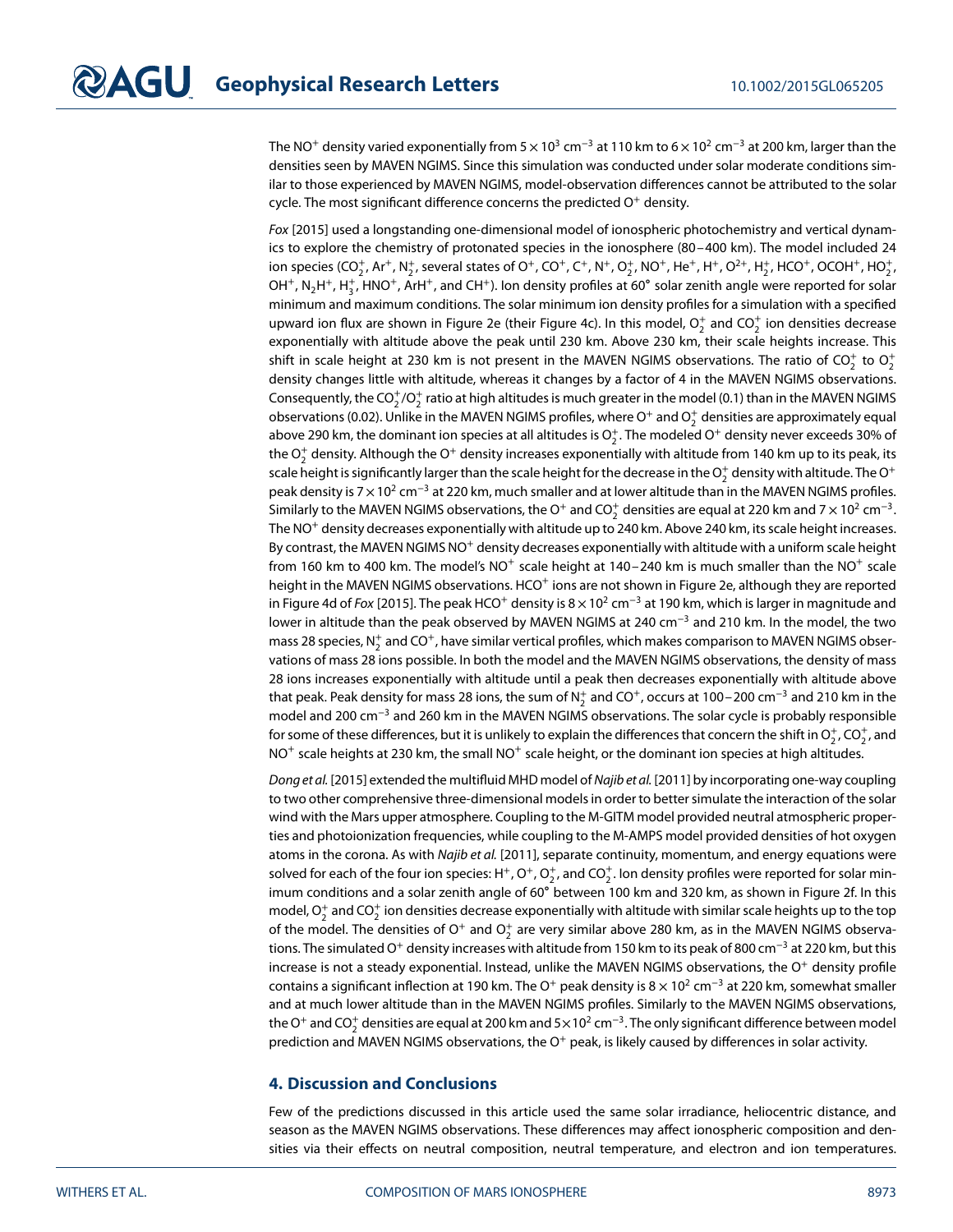Nevertheless, several observed features of the composition and structure of the ionosphere were predicted accurately by most of the models highlighted in this article. These include (1) densities of CO $_2^+$  and O $_2^+$  are proportional over a wide range of altitudes, (2) densities of CO $_2^+$  and O $_2^+$  decrease exponentially with increasing altitude for 100 km above the main peak, (3) the  $O<sup>+</sup>$  density peaks at least 100 km above the peak densities of CO<sub>2</sub> and O<sub>2</sub>, and (4) O<sub>2</sub> is the dominant species at altitudes below the O<sup>+</sup> peak. Furthermore, most of the models accurately predicted the altitude and density at which O<sup>+</sup> and CO $_2^+$  ion densities are equal.

In the MAVEN NGIMS observations, densities of O<sup>+</sup>, O<sup>+</sup>, and CO<sup>+</sup> all decrease exponentially with increasing altitude at high altitudes, specifically above 170 km for  $\mathrm{O}_2^+$  and C $\mathrm{O}_2^+$  and above 300 km for O $^+$ . Several models incorrectly predicted that ion densities would decrease slowly with increasing altitude at high altitudes. *Chen et al*. [1978] predicted scarcely any decrease in O<sup>+</sup> and O $_2^+$  density with increasing altitude above 270 km. *Shinagawa and Cravens* [1992] predicted scarcely any decrease in CO $_2^+$  density with increasing altitude above 230 km. *Terada et al*. [2009] predicted a shift in the O $_2^+$  scale height at 230 km. *Matta et al*. [2014] predicted only a factor of 3 decrease in  $\mathrm{O}_2^+$  density with increasing altitude from 200 km to 350 km. Fox [2015] predicted scarcely any decrease in  $\mathrm{O}_2^+$  and CO $_2^+$  density with increasing altitude above 250 km. Although the reported results of the model of Chaufray et al. [2014] did not extend to high enough altitudes for this issue to be a factor, extrapolation of their  $O<sup>+</sup>$  density profile beyond the top of their model suggests scarcely any decrease. By contrast, the results of Ma et al. [2004], Najib et al. [2011], and Dong et al. [2015] that are highlighted in this article do show exponential decreases at high altitudes similar to those observed. The highlighted results of Ma et al. [2004] were generated 45∘ south of the subsolar point. However, the results of Ma et al. [2004] that were generated 45∘ north of the subsolar point show ion densities at high altitudes that are much, much smaller than observed by MAVEN NGIMS. The MAVEN NGIMS data used in this article were collected both north and south of the subsolar point. A possible explanation for this set of outcomes is that interactions with the surrounding space environment are important for the structure of the topside ionosphere. This is indeed implied by the striking geographic variations in the simulation of Ma et al. [2004]. With the exception of Ma et al. [2004], Terada et al. [2009], Najib et al. [2011], and Dong et al. [2015], these existing ionospheric models do not include particularly sophisticated representations of the interactions of the thermosphere and ionosphere with the surrounding space environment. Solar wind erosion may be responsible for the differences between several predictions of slow decreases in the  $\mathrm{O}_2^+$  and CO $_2^+$  density with altitude and observations of more rapid decreases. The inhibiting effects of a horizontal magnetic field, either the crustal field or the draped interplanetary magnetic field, on the vertical transport of plasma, which lead to a reduced plasma scale height at high altitudes, may also be important [Breus et al., 1998].

In the MAVEN NGIMS observations, the O<sup>+</sup> density peaked at 300 km and 1*.*5 × 10<sup>3</sup> cm<sup>−</sup>3. Several models predicted O<sup>+</sup> peak density and peak altitude smaller and lower than the MAVEN NGIMS findings. However, for some of those models [Chen et al., 1978; Ma et al., 2004; Terada et al., 2009; Najib et al., 2011; Matta et al., 2014; Fox, 2015; Dong et al., 2015], these poor predictions for MAVEN NGIMS can be explained by the models using solar minimum conditions appropriate for Viking, not the solar moderate conditions appropriate for MAVEN NGIMS. This explanation is not possible for Krasnopolsky [2002], who predicted a small and low  $O^+$ peak at solar moderate conditions. Chaufray et al. [2014] predicted an  $O<sup>+</sup>$  peak at solar moderate conditions with the right density but too low an altitude. Ma et al. [2004] also reported the results of a solar maximum simulation (their Figure 6). Here the O<sup>+</sup> peak density of  $2 \times 10^3$  cm<sup>-3</sup> occurred above 300 km. Assuming that the  $O<sup>+</sup>$  peak properties for solar moderate conditions lie somewhere between those for solar minimum and maximum conditions, it is likely that a solar moderate simulation using the model of Ma et al. [2004] would predict the O<sup>+</sup> peak density accurately but at a lower altitude than observed by MAVEN NGIMS. Fox [2015] also reported the results of a solar maximum simulation (their Figure 5). Here the O+ peak density of  $2 \times 10^3$  cm<sup>-3</sup> occurred at 260 km. Similarly, it is likely that a solar moderate simulation using the model of Fox [2015] would predict the  $O<sup>+</sup>$  peak density accurately but at a lower altitude than observed by MAVEN NGIMS. By contrast, Shinagawa and Cravens [1992] did predict  $O<sup>+</sup>$  peak density and altitude accurately. One possible explanation is that vertical plasma transport is suppressed by a horizontal magnetic field to a greater extent than is assumed in most simulations, which will increase the density and altitude of the  $O^+$  peak.

Seasonal effects may also affect the  $O^+$  peak altitude [Chaufray et al., 2014]. The Viking measurements were acquired at Ls = 97∘, near the start of northern summer and near aphelion, under solar minimum conditions, and the MAVEN measurements were acquired at Ls = 299° – 348°, during northern winter and near perihelion, under solar moderate conditions. Both the increase in solar activity and the decrease in Mars-Sun distance from Viking to MAVEN cause greater heating of the lower thermosphere, which expands the atmosphere and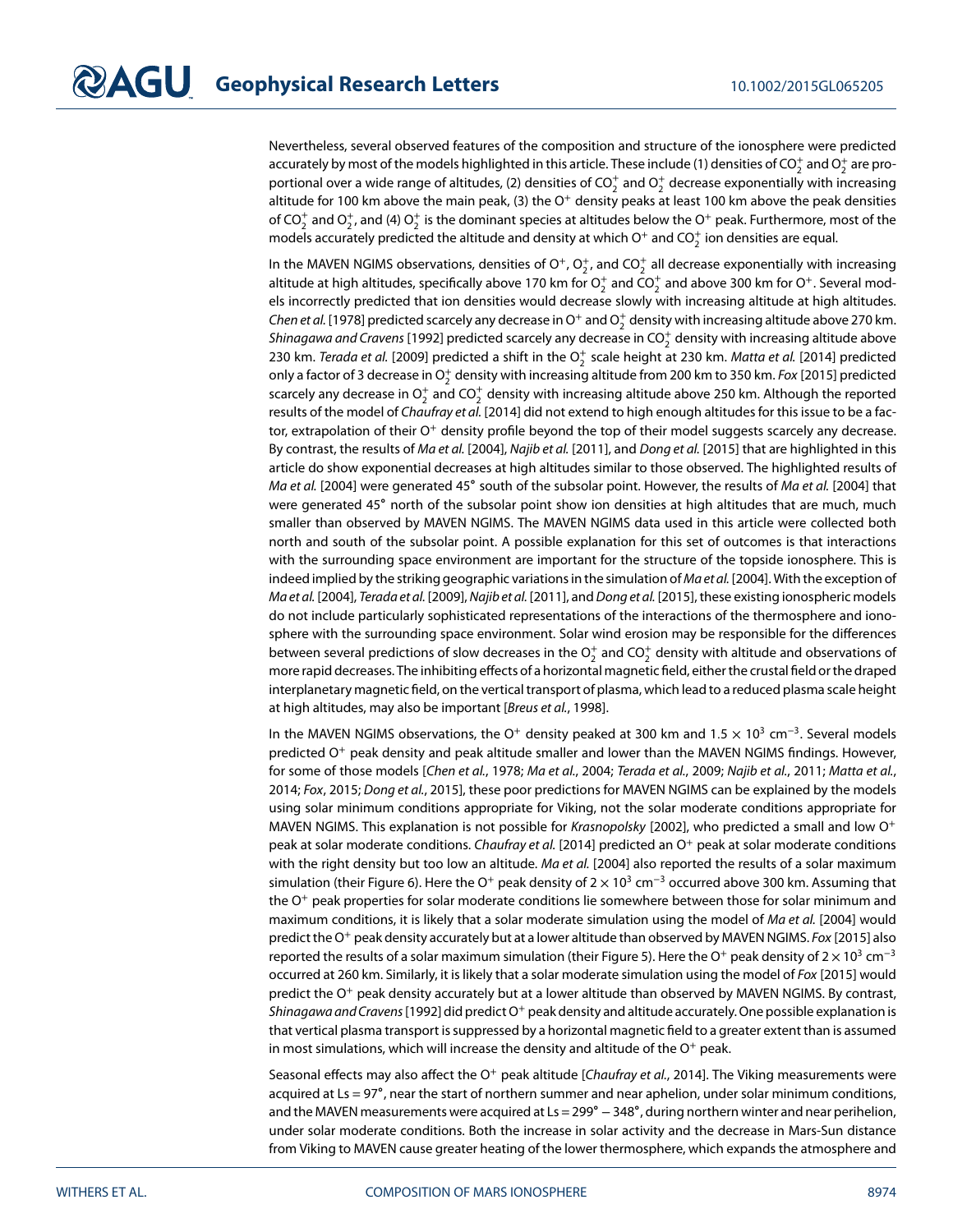shifts any ionospheric peak located at a fixed pressure level upward. These irradiance changes will also affect the neutral O/CO<sub>2</sub> ratio at a fixed pressure level, with greater irradiance causing a smaller O/CO<sub>2</sub> ratio [Bougher et al., 2000]. Many of the modeling papers discussed in this article used generic neutral atmospheric profiles for a set level of solar activity and did not consider seasonal effects. Moreover, many used an O profile inferred indirectly from Viking Lander observations.

In the MAVEN NGIMS observations, the  $O<sup>+</sup>$  ion density increases exponentially with increasing altitude from low altitudes up to its peak and does so with a scale height that is similar to the scale height with which the  $\mathrm{O}_2^+$  ion density decreases with increasing altitude. The models of S*hinagawa and Cravens* [1992], *Terada et al*. [2009], and Dong et al. [2015] did not predict an exponential increase in the  $O^+$  density with altitude. The models of Krasnopolsky [2002], Chaufray et al. [2014], and Fox [2015] do predict an exponential increase but with a scale height that is not similar to the  $\mathrm{O}_2^+$  scale height. By contrast, *Chen et al.* [1978], *Ma et al.* [2004], Najib et al. [2011], and Matta et al. [2014] did accurately predict an exponential increase in the O<sup>+</sup> ion density with a scale height similar to the  $\mathrm{O}_2^+$  scale height.

In the MAVEN NGIMS observations, O<sup>+</sup> and O $_2^+$  densities were approximately equal above 280 km. The models of Chen et al. [1978], Krasnopolsky [2002], Najib et al. [2011], Matta et al. [2014], and Fox [2015] predicted a topside composition dominated by  $\mathrm{O}_2^+$ , while the models of *Shinagawa and Cravens* [1992] and *Terada et al*. [2009] predicted a topside composition dominated by  $O^+$ . Even at solar maximum, Fox [2015] predicted a topside composition dominated by  $\mathrm{O}_2^+$ . The model of Ch*aufray et al*. [2014] did not extend to high enough altitudes to predict the composition above 300 km. However, this model predicts that the O<sup>+</sup>/O<sub>2</sub> ratio at a pressure level of  $8 \times 10^{-8}$  Pa varies by an order of magnitude with season. Such possible seasonal effects are not considered in this work. By contrast, the models of Ma et al. [2004] and Dong et al. [2015] did predict a mixed topside composition.

There are several factors that may have contributed to differences between these compositional predictions and observations. The  $O^+$  density is strongly dependent on the density of neutral O, which was not directly measured by the Viking neutral mass spectrometer [Nier and McElroy, 1977] and which is predicted to be highly variable with local time and season [Valeille et al., 2009a, 2009b; González-Galindo et al., 2009a, 2009b]. As noted above, the thermospheric temperature and any inhibition of vertical plasma transport by magnetic fields will also affect the O<sup>+</sup> density. Assumptions about ionospheric temperatures, which affect reaction rates, and about solar wind and crustal magnetic fields may also have contributed.

The models of Ma et al. [2004] and Dong et al. [2015] successfully predicted several features of the behavior of  $O<sup>+</sup>$  and the exponential decrease of ion densities at high altitudes. Yet many aspects of these models are similar to, or even simpler than, the equivalent aspects of many of the other models considered herein. The neutral atmosphere includes only  $CO<sub>2</sub>$ , O, and H, with H being a minor constituent over most of the altitudes discussed here. The solar irradiance is monochromatic, and the set of chemical reactions is minimal. The model of Najib et al. [2011] is closely related to the models of Ma et al. [2004] and Dong et al. [2015]. Yet the models of *Ma et al*. [2004] and *Dong et al*. [2015] accurately predicted a mixed O<sup>+</sup>/O $_2^+$  topside composition, whereas the model of Najib et al. [2011] did not. We defer explanation of this difference to future work.

Since the models of Ma et al. [2004] and Terada et al. [2009] are both single-fluid MHD models, the differences between their predictions for the same solar zenith angle are noteworthy. Terada et al. [2009] predicted that  $O^+$  is the dominant species in the topside ionosphere, which is neither observed nor predicted by Ma et al. [2004]. We have not conclusively determined the reasons for these differences, but do note that Ma et al. [2004] showed that conditions in the topside ionosphere are not simply a function of solar zenith angle. Geographic location is also important. The location at which the ion density profiles of Terada et al. [2009] (Figure 2j) were calculated is not stated by those authors, so it may well differ from the location selected by Ma et al. [2004] (Figure 2i).

Relative to other models, the unique attribute of the models of Ma et al. [2004] and Dong et al. [2015] is their inclusion of three-dimensional plasma transport (MHD) and interactions with the surrounding space environment. It appears that three-dimensional plasma transport driven by interactions with the surrounding space environment plays an important role in controlling the behavior of the major species in the ionosphere of Mars at high altitudes. Yet inclusion of these effects is no guarantee of model success, as demonstrated by Terada et al. [2009] and Najib et al. [2011].